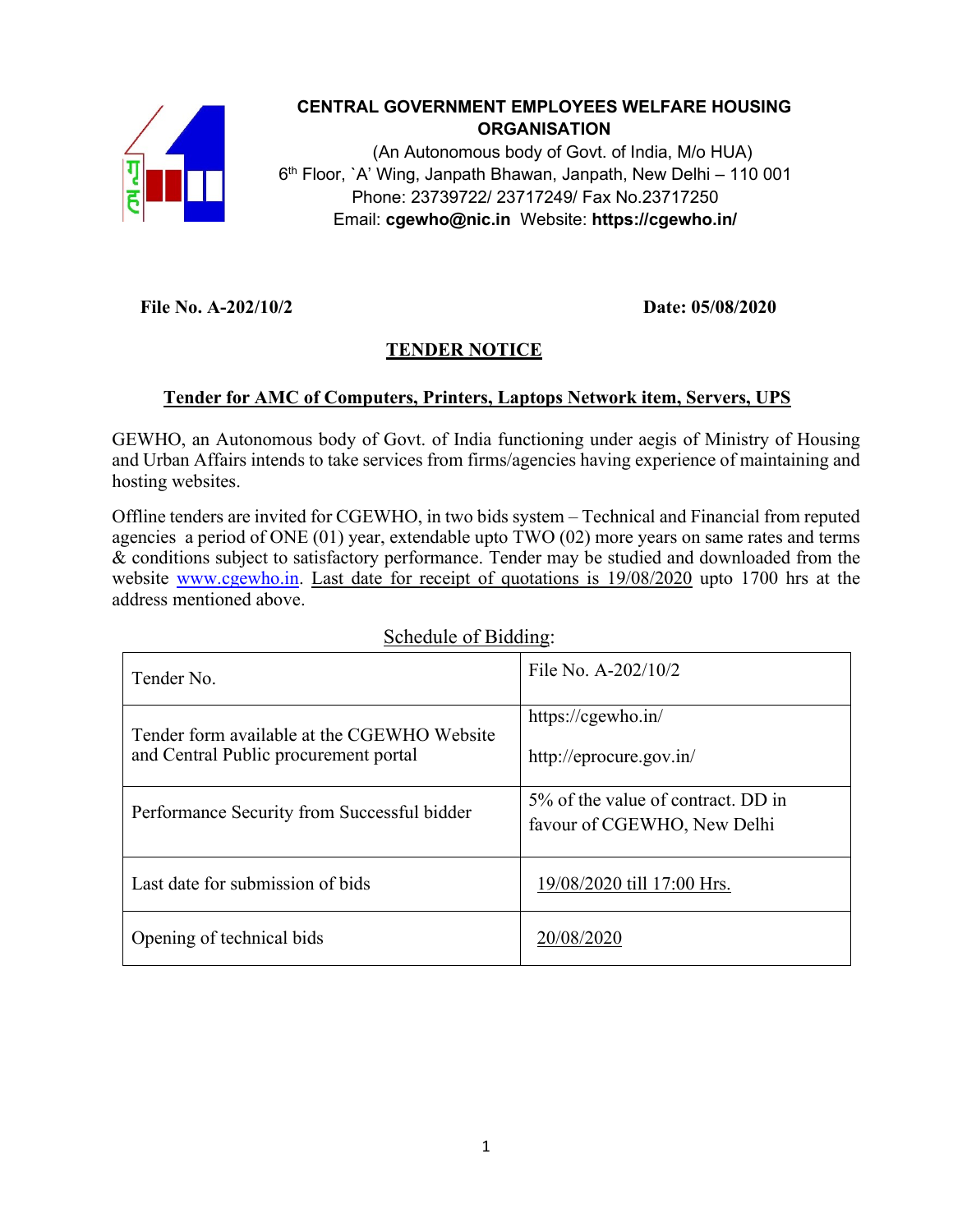#### **3. Eligibility Criteria**

In order to participate in this bid, the Bidder should meet following eligibility criteria

| Sr.No.         | Parameter                  | <b>Pre-Qualification</b><br>Criteria                                                                                                                                    | <b>Document Required</b>                                        |
|----------------|----------------------------|-------------------------------------------------------------------------------------------------------------------------------------------------------------------------|-----------------------------------------------------------------|
| $\mathbf{1}$   | Existence of the<br>agency | The agency should have<br>been in existence of<br>more than 2 years as on<br>date of tender<br>last<br>submission.                                                      | Incorporation certificate.                                      |
| $\overline{2}$ | Tax registration           | The bidder should be<br>for<br>sales<br>registered<br>/services                                                                                                         | <b>GST</b> and PAN                                              |
| 3              | Office location            | Bidder<br>should<br>have<br>office in Delhi                                                                                                                             | Proof of the office address                                     |
| $\overline{4}$ | Customer detail            | The party must have<br>experience<br>1n<br>of<br>maintenance<br>computers,<br>printers,<br>laptops, server etc. with<br>at least one PSU/Govt.<br>of India organization | Service order from the customer with<br>completion certificate. |
| 5              | Blacklisting               | The bidder should not<br>have been blacklisted by<br>Central<br><b>State</b><br>Government/ PSU in<br>India at the time of<br>submission of the Bid                     | Self-declaration by Bid                                         |
| 6              | Manpower                   | The bidder should have<br>Minimum<br>(05)<br>Technical Manpower.                                                                                                        | List of employees on letter head                                |
| $\overline{7}$ | <b>Annual Turnover</b>     | The bidder should have<br>Minimum 4(Four) Lakh<br>turnover.                                                                                                             | Balance sheet last two year                                     |

**Note**: If Bidder does not meet above eligibility criteria, the Bid will not be considered for financial evaluation.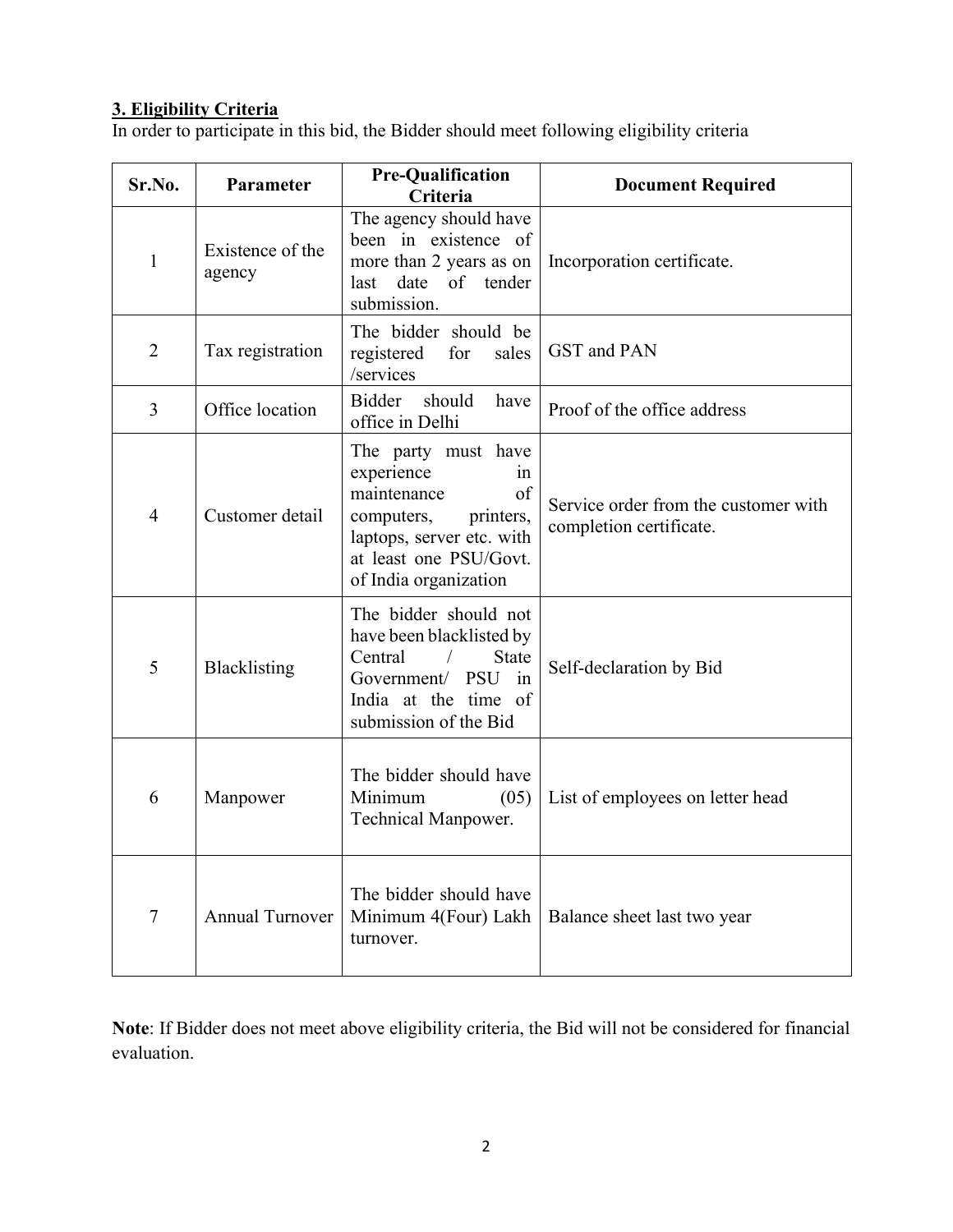#### **4**. **Instructions to Bidders:-**

- 1. Vendor must sign and write page no. on all the papers.
- 2. Financial offer should be in the same form as specified in this document. It must be submitted in separate sealed envelope as per annexure - A.
- 3. Payment terms: At end of the successful completion of each quarter on submission on original invoice with in 30 days subject to satisfactory performance.
- 4. CGEWHO reserves the right to change any bid condition after inviting/opening the bids, with/without prior notification.
- 5. CGEWHO reserves the right to cancel any or all of the bids without assigning any reasons.
- 6. CGEWHO reserves the right to cancel whole Bid process at any stage. CGEWHO CEO decision will be final and abide to all the bidders.
- 7. All correction/addition/deletion shall require authorized countersign.
- 8. Bidder may remain present at the time of bid opening as per the schedule decided by CGEWHO.
- 9. There shall be 2 sealed envelopes in the sealed main cover with the heading "Bid for AMC of computers, Printers, Network item, ,Server, UPS etc."
	- a) A first separate envelop with the heading "Technical Bid AMC of computers, printers, Network item ,Server ,UPS etc." containing technical information.
	- b) The second envelope marked as financial bid with heading "Financial Bid AMC of computers, Printers, Network, item Server, UPS etc." with properly sealed and marked.

Each and every page of the bid must be signed and stamped by the bidder. In financial bid the amount quoted must be mentioned in figures and words. Overwriting and cutting is not allowed. In case of difference between amount of words and figures, amount written in words will be considered as final.

- 10. Proposals after due time period will not be accepted.
- 11. Submit your quotation in sealed envelope only (Do not simply Staple).
- 12. Do not email your offer.

**5**. **Scope of work** : We are looking for AMC (comprehensive) provider for one year from the date of issue of work order for 38 Nos. of Desktops, 2 server, 09 Nos. of Laptop, 22 Nos of Printers, 33 Nos of UPS and 4 network components(router and switches), fixing/installation of LAN cable, LAN I/Os etc. as per the list given in **Annexure-B**.

However, the above said number may increase or decrease. Please quote for 7ah Battery (Exide make) to be replaced in UPS, Quick Heal Total Security (for desktop & laptop) valid for three years for five users, three users valid for three years, UTP CAT 6 LAN cable per meter with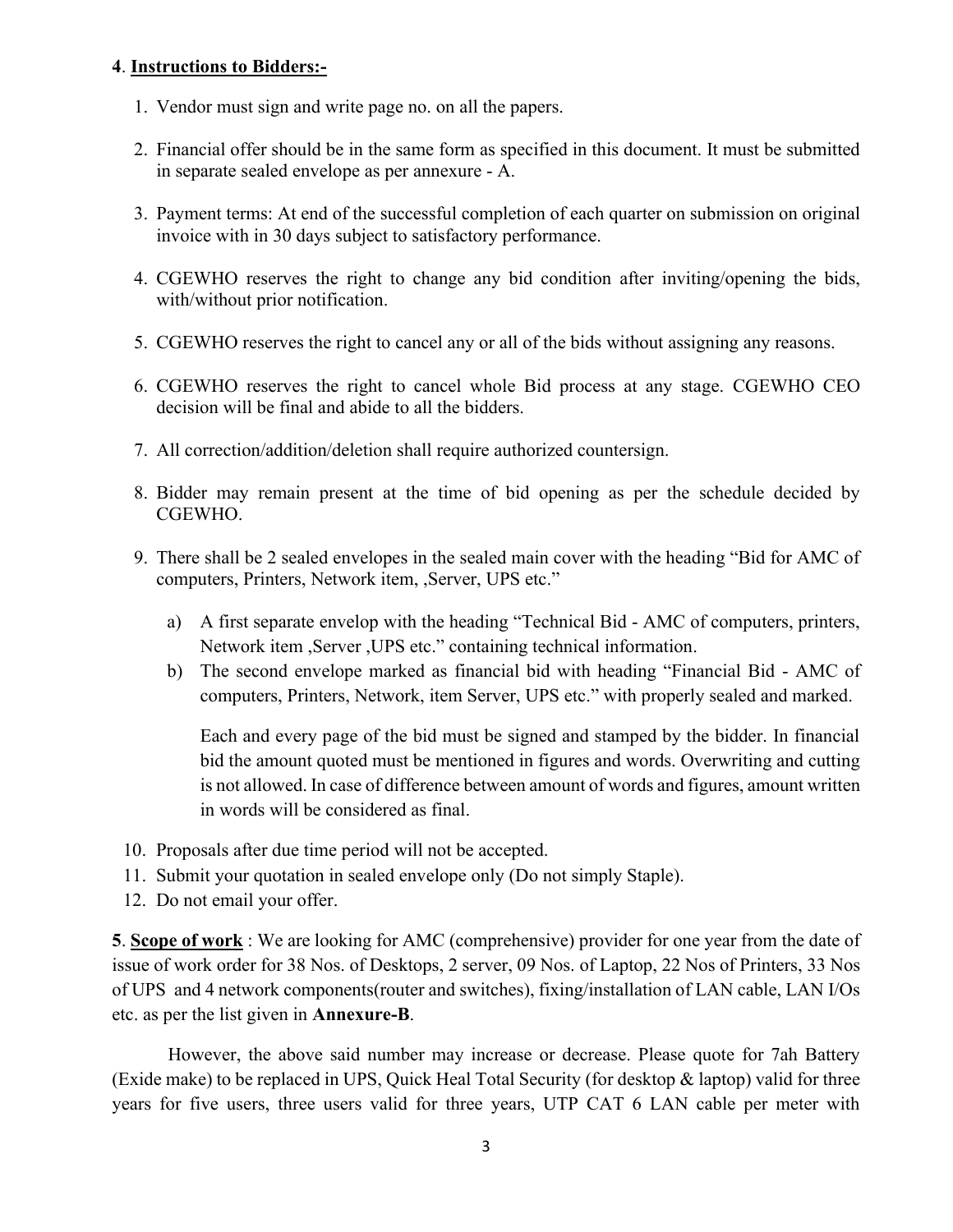installation/fixing whenever required at a fixed price, during the AMC period. For UPS batteries, Antivirus, UTP CAT 6 LAN cable cost will be paid by us as per the actual number of batteries replaced in UPS, antivirus supplied and UTP CAT 6 LAN cable used.

#### **6. Bid Evaluation Bid will be evaluated as per following process:**

Proof of Eligibility criteria.

Correctness of the bid as per all the terms and conditions. If all above documents are submitted and match as per criteria, then only bidder will be considered as technically qualified for comparison of commercial offer.

- a) Final Price = Grand Total : as per Annexure A.
- b) Successful bidder will be L1 as per final price as above.
- c) In case of multiple bidders offer to supply at L1 rate the company with maximum experience will be considered.
- d) If successful bidder not perform work after issue of WO/PO then the same price should be offered to L-2, L-3 etc.

# **GENERAL TERMS & CONDITIONS**

1. INCOMPLETE TENDER OR LATE TENDER: Tenders received late, unsealed or without superscription or incomplete in any other respect are liable to be rejected. For such cases the decision of the tender opening committee constituted by CGEWHO management will be final.

2. SUCCESSFUL TENDERER: The successful tenderer shall be informed of the intention of CGEWHO to award the work through letter of intent/ Purchase Order before the date of expiry of the validity of the tender.

3. QUALITY OF MATERIAL/EQUIPMENT/SERVICES: The supplies made must be strictly in accordance with the laid down specification of the tender. Supplies deviating from the specification shall be liable to be rejected by CGEWHO at its sole discretion. Maintenance call for the above items shall be attended by you within 24 hrs. after lodging the complaint by us (CGEWHO). A penalty of Rs.500/- per day shall be imposed if, call is not attended by you within 24 hrs. of our complaint. However, the penalty will not be imposed on holidays.

4. PAYMENT: AMC charge quarterly on successful completion of every quarter on submission of original invoice within 30 days. For supplies like batteries, antivirus, LAN cable etc. after successful delivery and installation.

5. RISK PURCHASE: In the event of failure or delay on the part of the supplier to fulfil his obligation in the execution of the order/contract to CGEWHO satisfaction, CGEWHO shall have the right to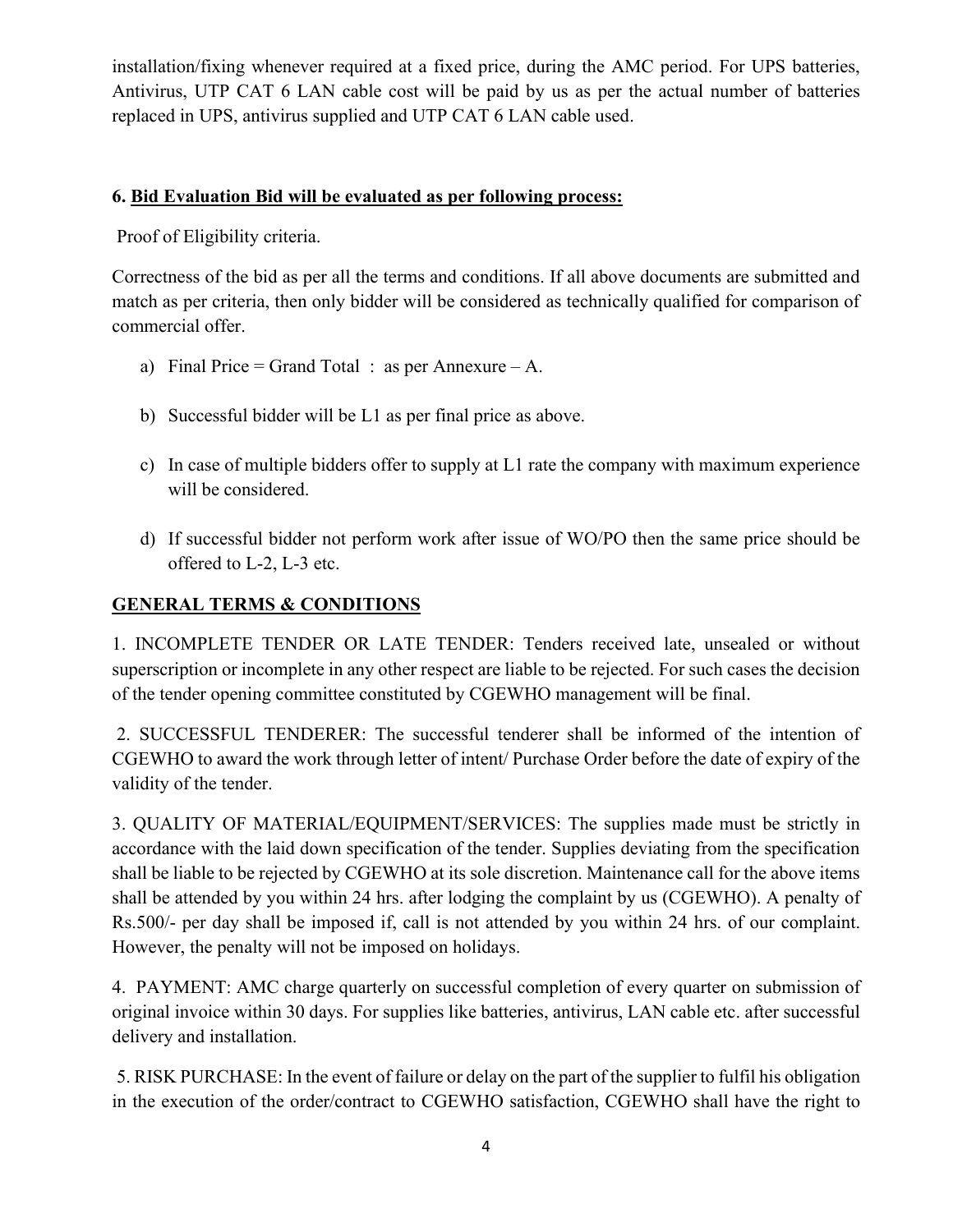terminate the order/contract and make necessary alternate arrangements for completion of the order/contract through other means at delinquent suppliers risk and cost. In such an event the Performance security deposit will be forfeited without prejudice to CGEWHO right to claim compensation from supplier for the loss incurred by CGEWHO as a result of supplier's failure to fulfill his obligation under the contract/order conditions. The damages so claimed by CGEWHO will be in addition to the liquidated damages recoverable by CGEWHO as mentioned in our liquidated damage clause. The supplier shall have no claim for compensation for any loss that may accrue from any material he might have collected or engagements, he may have entered into on account of the order/contract.

#### SIGN OF AUTHORISED SIGNATORY

NAME OF SIGNATORY \_\_\_\_\_\_\_\_\_\_\_

FIRM'S NAME

SEAL\_\_\_\_\_\_\_\_\_\_\_\_\_\_\_\_\_\_\_\_\_\_\_\_\_\_\_

Date

6. LOSS/DAMAGE to CGEWHO's property due to the negligence or commission of the contractor or his personnel working at the premises of CGEWHO will have to be made good by the contractor/supplier.

7. During the pendency of order no revision of price shall be entertained. Price breakup should be shown distinctly in the Price Bid.

8. Price offered by the tenderers shall remain firm during the validity of order from the date of issue of LOI/Placement of order as the case may be.

9. Transit Risk & Insurance: - Transit insurance, if any, should be arranged by the supplier at their cost since the material is to be supplied on F.O.R. our Stores basis.

10. FORCE MAJEURE: If the execution of the work by the successful tenderer is delayed beyond the stipulated period given in the purchase order as a result of outbreak of war, acts of God, fire, flood and earth quakes, strikes, riots or acts of nature the supplier shall not be held responsible for such delay and CGEWHO and the supplier shall immediately consult with each other to determine the measures to be taken. The Supplier shall have to provide proof of existence of such condition of force majeure as stipulated above to entire satisfaction of CGEWHO duly certified by an appropriate authority as required by CGEWHO in the event of enforcement of the force majeure clause to justify the delay in execution of the work. The supplier shall not be allowed to sublet or assign the work awarded hereunder to any other party unless approved by CGEWHO in writing.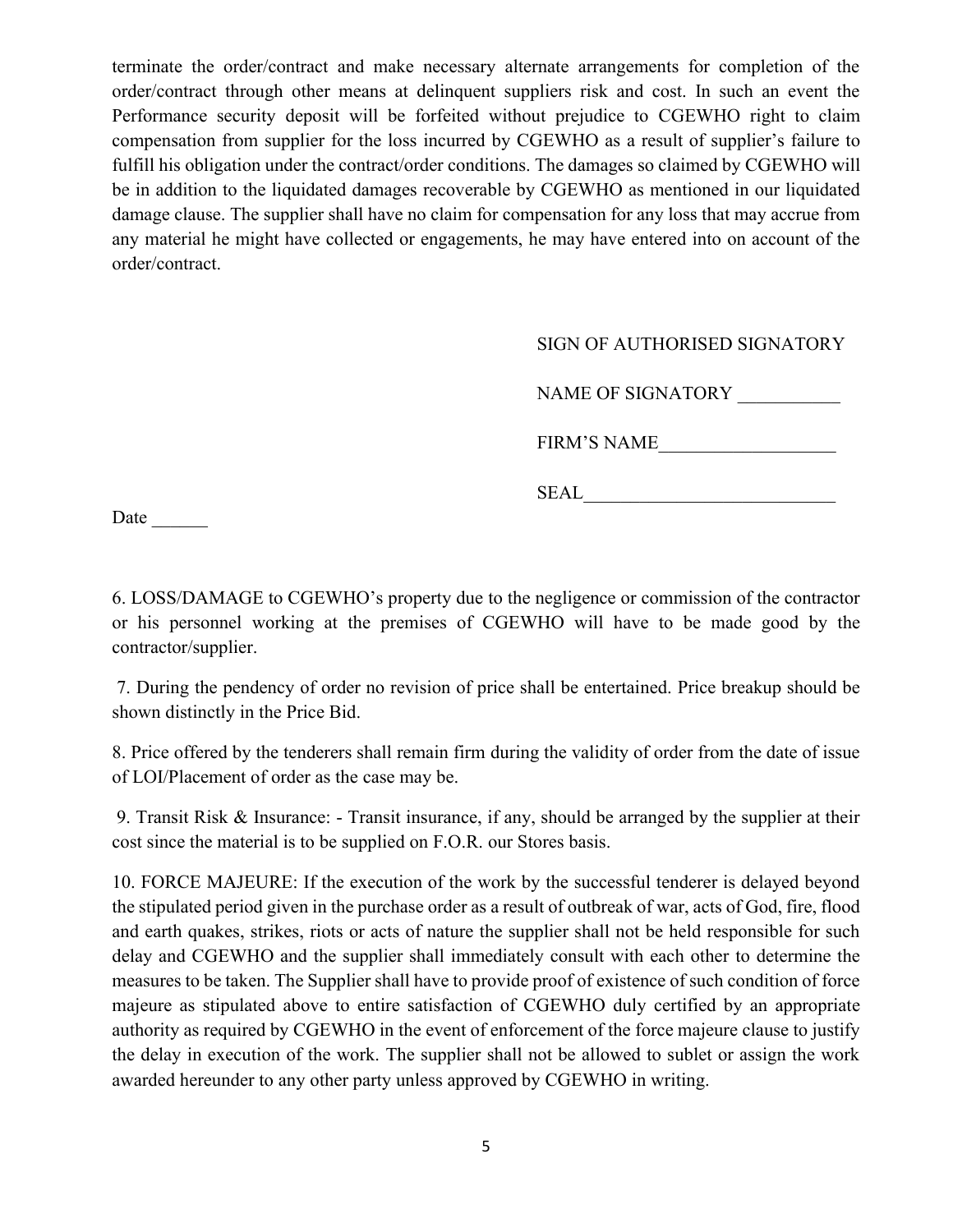11. ARBITRATION/CONCILIATION: All disputes and differences arising between the parties in respect of the order/contract or breach thereof will be decided by a sole arbitrator appointed by CEO CGEWHO. The Arbitration is to be proceeded under the Indian Arbitration Act and the rules framed thereunder. The decision of the arbitration will be binding to all parties to proceedings and the laws applicable will be Law of India. The venue for arbitration shall be Delhi.

12. LEGAL JURISDICTION : Dispute, if any, arising out of supplies made against purchase order for Head Office shall be subject to the jurisdiction of Delhi courts for all legal matters pertaining to the Purchase Order, as the case may be.

We hereby confirm that the above terms  $\&$  conditions are acceptable to us.

SIGN OF AUTHORISED SIGNATORY

NAME OF SIGNATORY \_\_\_\_\_\_\_\_\_\_\_

FIRM'S NAME\_\_\_\_\_\_\_\_\_\_\_\_\_\_\_\_\_\_\_

 $\underbrace{\text{SEAL}}\_$ 

Date  $\_\_$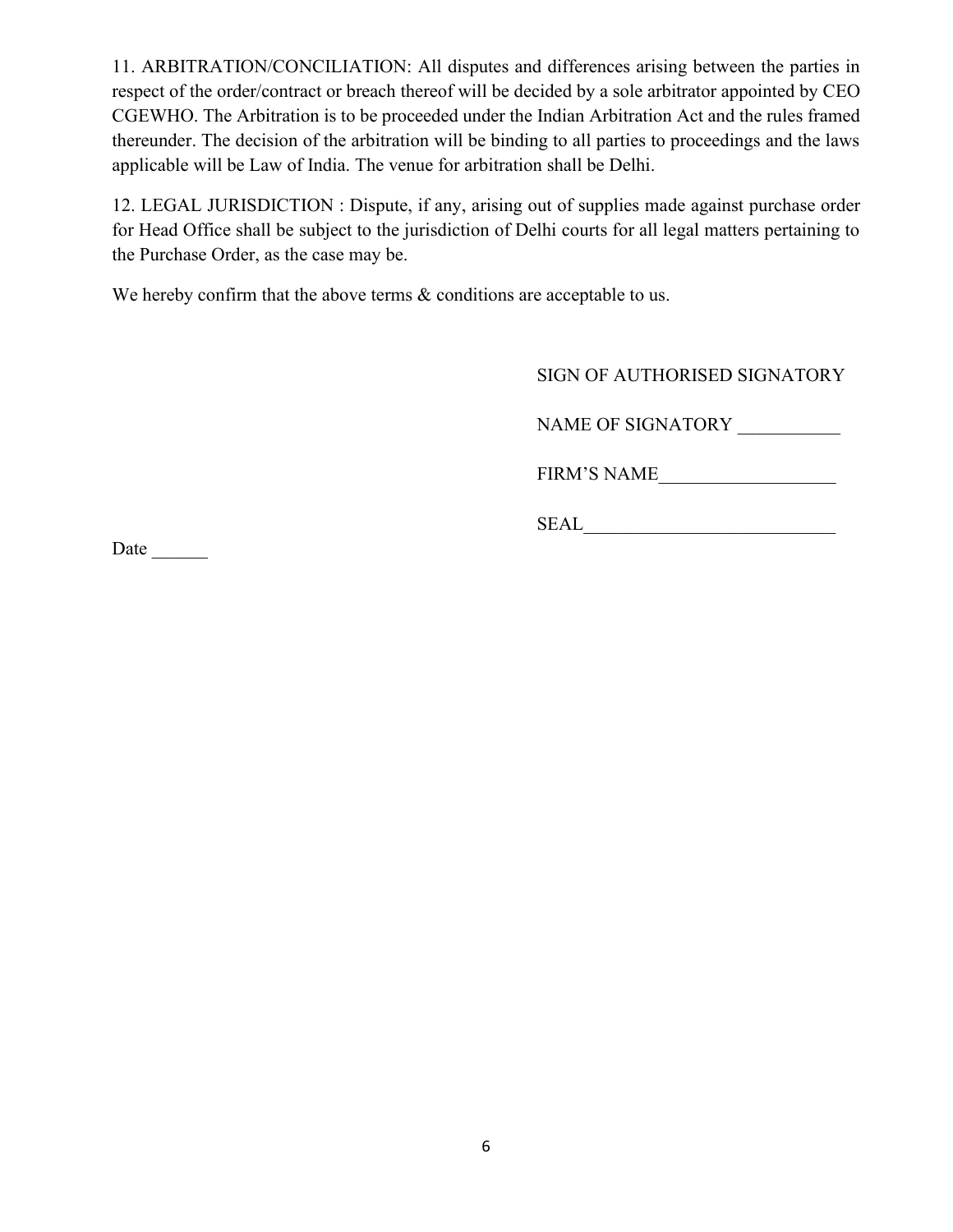|                         | т піансіаг тій тогтнас                                                                                    |                |                      |            |              |
|-------------------------|-----------------------------------------------------------------------------------------------------------|----------------|----------------------|------------|--------------|
| S. NO.                  | <b>Description</b>                                                                                        | Quantity       | Unit<br><b>Price</b> | <b>GST</b> | <b>Total</b> |
|                         | Desktops                                                                                                  | 38             |                      |            |              |
| $\overline{2}$          | Laptop                                                                                                    | 9              |                      |            |              |
| 3                       | Printer                                                                                                   | 22             |                      |            |              |
| 4                       | <b>UPS</b>                                                                                                | 33             |                      |            |              |
| 5                       | Server                                                                                                    | $\overline{2}$ |                      |            |              |
| 6                       | Network Component                                                                                         | $\overline{4}$ |                      |            |              |
|                         | <b>IBOX</b>                                                                                               | 100            |                      |            |              |
| Total $(A)$             |                                                                                                           |                |                      |            |              |
|                         | 7ah Battery for UPS (Approx<br>quantity 30. Actual may vary as<br>per the requirement during the<br>year) |                |                      |            |              |
|                         | 5 users Antivirus (approx.)                                                                               |                |                      |            |              |
|                         | 3 users antivirus (approx.)                                                                               |                |                      |            |              |
|                         | UTP CAT 6 CABLE(approx.)<br>with installation/fixing                                                      |                |                      |            |              |
| Total $(B)$             |                                                                                                           |                |                      |            |              |
| Grand total (A<br>$+ B$ |                                                                                                           |                |                      |            |              |

**Financial Bid format**

Note :- a) Grand Total amount will be considered for determining L1 vendor.

b) Price must be quoted both in figures and in words. In case of a discrepancy in the two, price quoted in words will be taken as valid.

c) No other charges would be payable by CGEWHO.

d) For part B payment will be made on actual supply and consumption of the battery, antivirus, UTP CAT 6 LAN cable.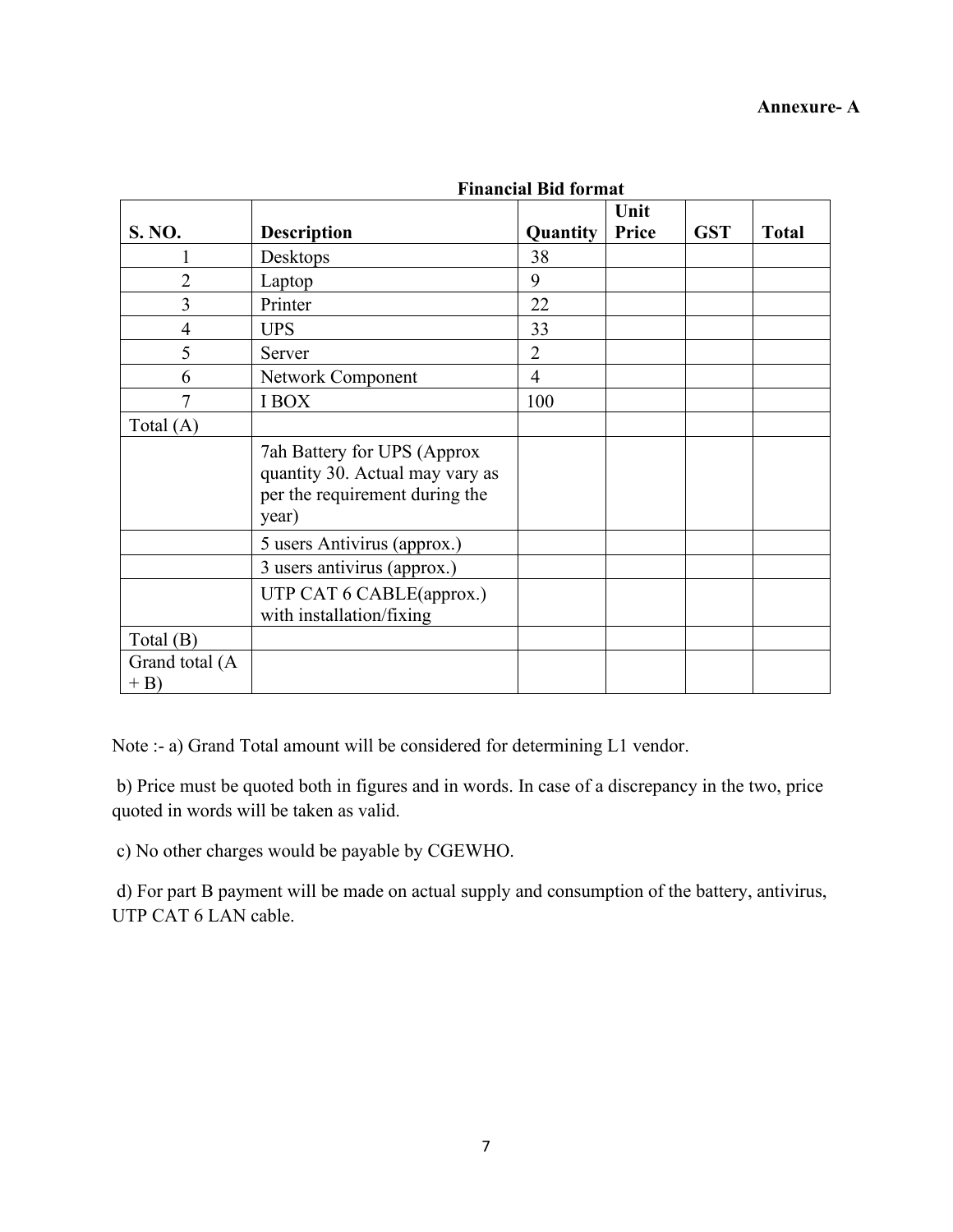#### **Annexure – B**

| S. NO. | <b>Description</b>       | Quantity |
|--------|--------------------------|----------|
|        | Computer                 | 38       |
|        | Laptop                   |          |
|        | Printer                  | 22       |
|        | <b>UPS</b>               | 33       |
|        | Server                   |          |
|        | <b>Network Component</b> |          |

# Summary of Computers , printer, laptop, UPS, Servers etc for AMC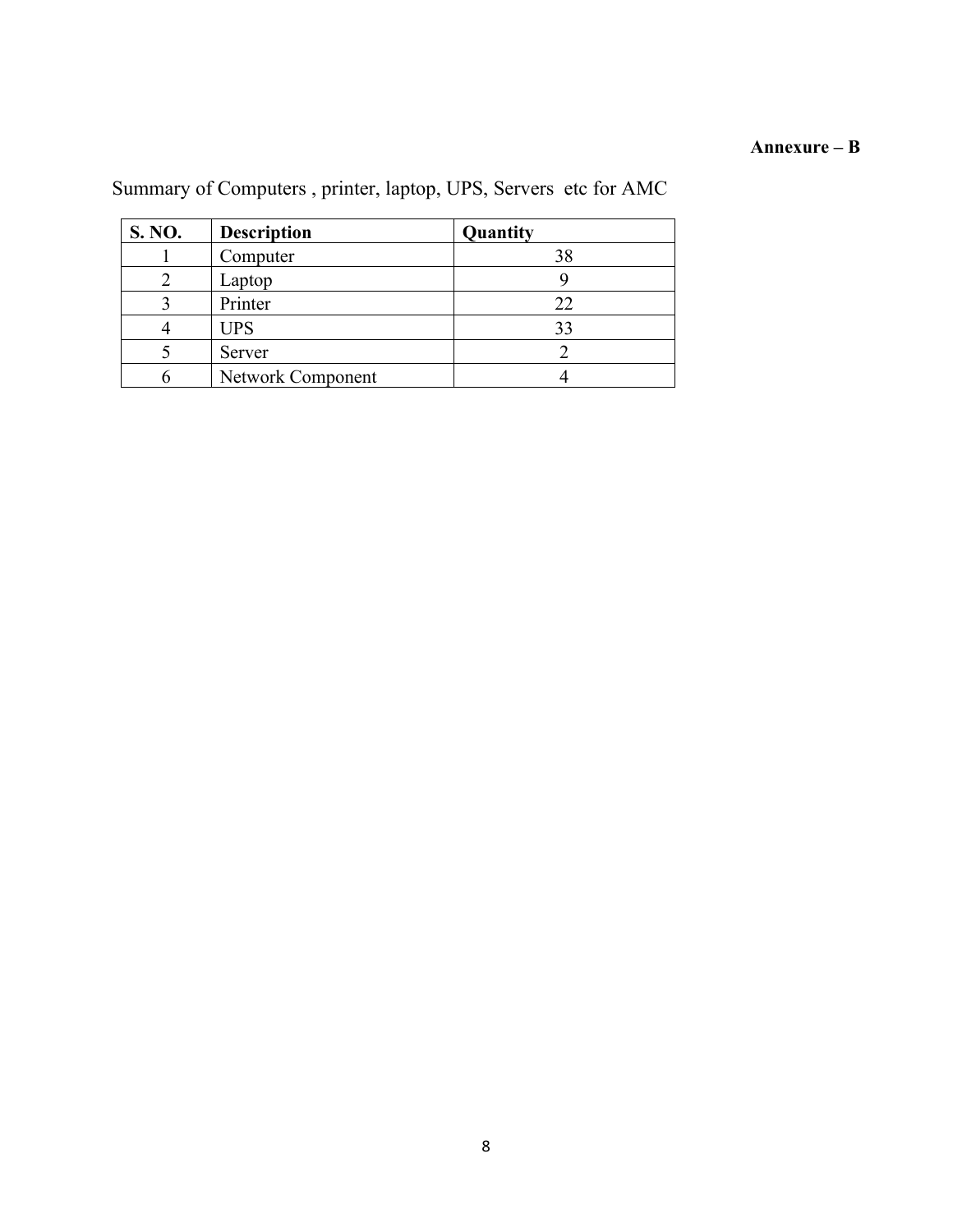| <b>Make</b> | <b>Desktop</b>                                             | <b>Printers</b>                      | <b>UPS</b>                               |
|-------------|------------------------------------------------------------|--------------------------------------|------------------------------------------|
|             | <b>Specifications</b>                                      |                                      |                                          |
| Dell        | <b>15 Processor</b><br>HDD: 1TB<br>RAM: 8GB<br>Windows 10  | Colour Laser Jet<br>MFP M177fw       | No UPS                                   |
| Acer        | Core 2 Duo<br><b>HDD: 320GB</b><br>RAM: 4GB<br>Windows 10  | Laser Jet Pro<br>MFP 126nw           | Luminous<br>Model: LB 1000<br><b>UNO</b> |
| Dell        | Pentium CPU<br>RAM: 4GB<br><b>HDD: 500GB</b><br>Windows 10 | <b>HP</b> LaserJet Pro<br>MFP M128fn | Uniline                                  |
| HP          | i3 Processor<br>HDD: 1TB<br>RAM: 4GB<br>Windows 10         | Laser Jet Pro<br>MFP 126nw           | Microtek<br>Model: TGE PRO<br>1000       |
| HP          | i3 Processor<br>HDD: 1TB<br>RAM: 4GB<br>Windows 10         | No Printer                           | No UPS                                   |
| Acer        | Core 2 Duo<br><b>HDD: 320GB</b><br>RAM: 4GB<br>Windows 10  | Laser Jet Pro<br>MFP 126nw           | Uniline                                  |
| Acer        | Core 2 Duo<br><b>HDD: 320GB</b><br>RAM: 4GB<br>Windows 10  | Laser Jet M1136<br><b>MFP</b>        | Uniline smart Power                      |
| Acer        | Core 2 Duo<br><b>HDD: 320GB</b><br>RAM: 4GB<br>Windows 10  | No Printer                           | Luminous<br>Model: LB UNO<br>1000        |
| Acer        | Core 2 Duo<br><b>HDD: 320GB</b><br>RAM: 4GB<br>Windows 10  | No Printer                           | 'Uniline                                 |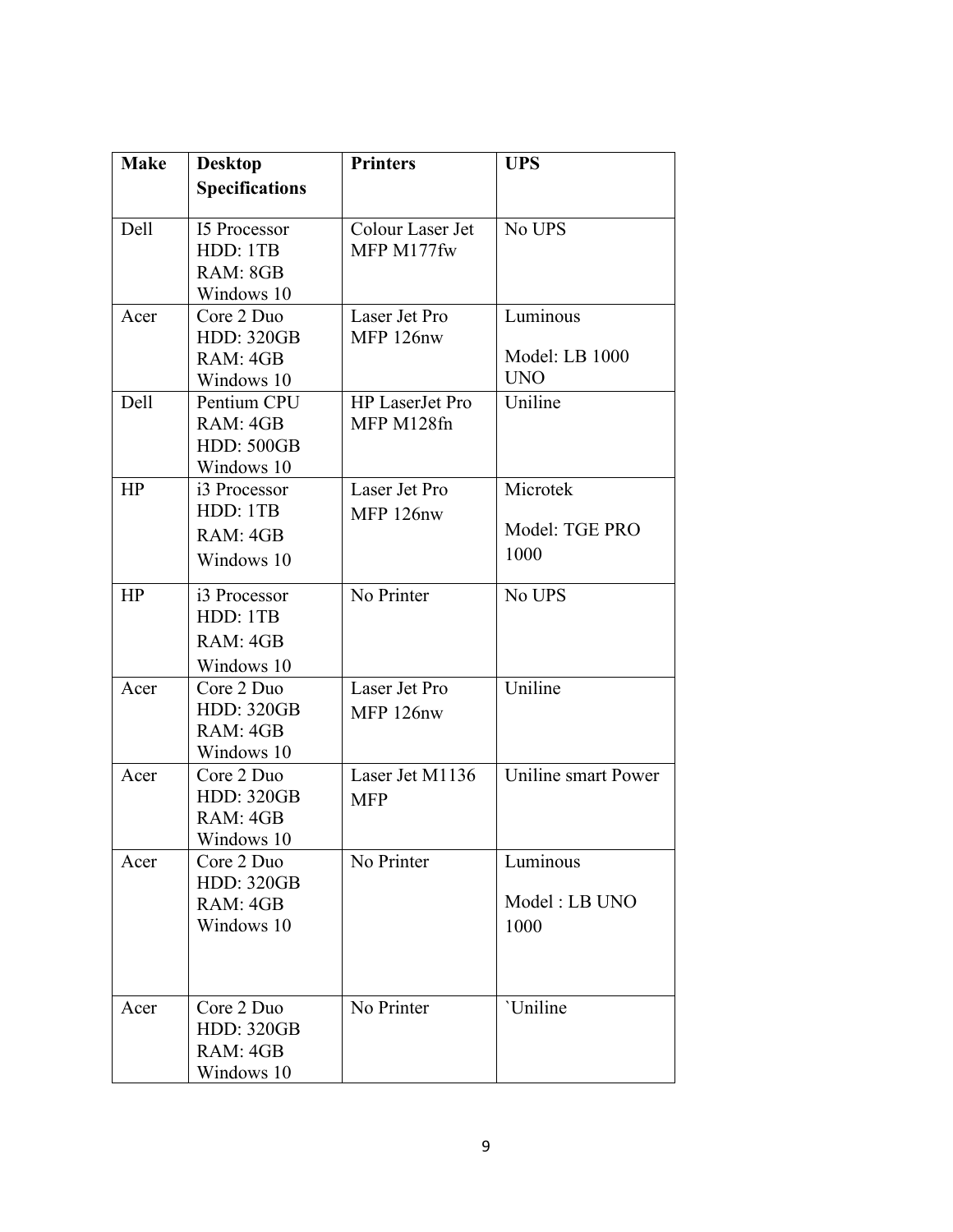| HP         | i3 Processor             | Laser Jet Pro    | Zebronics           |
|------------|--------------------------|------------------|---------------------|
|            | HDD: 1TB                 | MFP 126nw        |                     |
|            | RAM: 4GB                 |                  | Model: ZBEU725      |
|            | Windows 10               |                  |                     |
| <b>HCL</b> | Pentium                  | Laser Jet Pro    | Uniline             |
|            | Processor                | MFP 126nw        |                     |
|            | <b>HDD: 500GB</b>        |                  |                     |
|            | RAM: 4GB                 |                  |                     |
|            | Windows 10               |                  |                     |
| Acer       | Core 2 Duo               | No Printer       | Uniline smart Power |
|            | <b>HDD: 320GB</b>        |                  |                     |
|            | RAM: 4GB                 |                  |                     |
|            | Windows 10               |                  |                     |
| Acer       | Core 2 Duo               | Laser Jet Pro    | No UPS              |
|            | <b>HDD: 320GB</b>        | MFP 126nw        |                     |
|            | RAM: 4GB                 |                  |                     |
|            | Windows 10               | Laser Jet Pro    |                     |
| HP         | i3 Processor<br>HDD: 1TB |                  | Uniline smart Power |
|            |                          | MFP 126nw        |                     |
|            | RAM: 4GB                 |                  |                     |
|            | Window 10                |                  |                     |
| HP         | i3 Processor             | No Printer       | Microtek            |
|            | HDD: 1TB                 |                  | Model: TGE PRO      |
|            | RAM: 4GB                 |                  |                     |
|            | Window 10                |                  | 1000                |
| Acer       | Core 2 Duo               | Laser Jet Pro    | Uniline             |
|            | <b>HDD: 320GB</b>        | <b>MFP 128fn</b> |                     |
|            | RAM: 4GB                 |                  |                     |
|            | Windows 10               |                  |                     |
| Acer       | Core 2 Duo               | No Printer       | Uniline smart Power |
|            | <b>HDD: 320GB</b>        |                  |                     |
|            | RAM: 4GB<br>Windows 10   |                  |                     |
|            |                          |                  |                     |
| HP         | i3 Processor             | Laser Jet Pro    | Uniline smart Power |
|            | HDD: 1TB                 | MFP 126nw        |                     |
|            | RAM: 4GB                 |                  |                     |
|            | Window 10                |                  |                     |
| Acer       | Core 2 Duo               | No Printer       | Uniline             |
|            | <b>HDD: 320GB</b>        |                  |                     |
|            | RAM: 4GB                 |                  |                     |
|            | Windows 10               |                  |                     |
| Acer       | Core 2 Duo               | <b>EPSON</b>     | Luminous            |
|            | <b>HDD: 500GB</b>        |                  |                     |
|            | RAM: 4GB<br>Windows 10   |                  |                     |
|            |                          |                  |                     |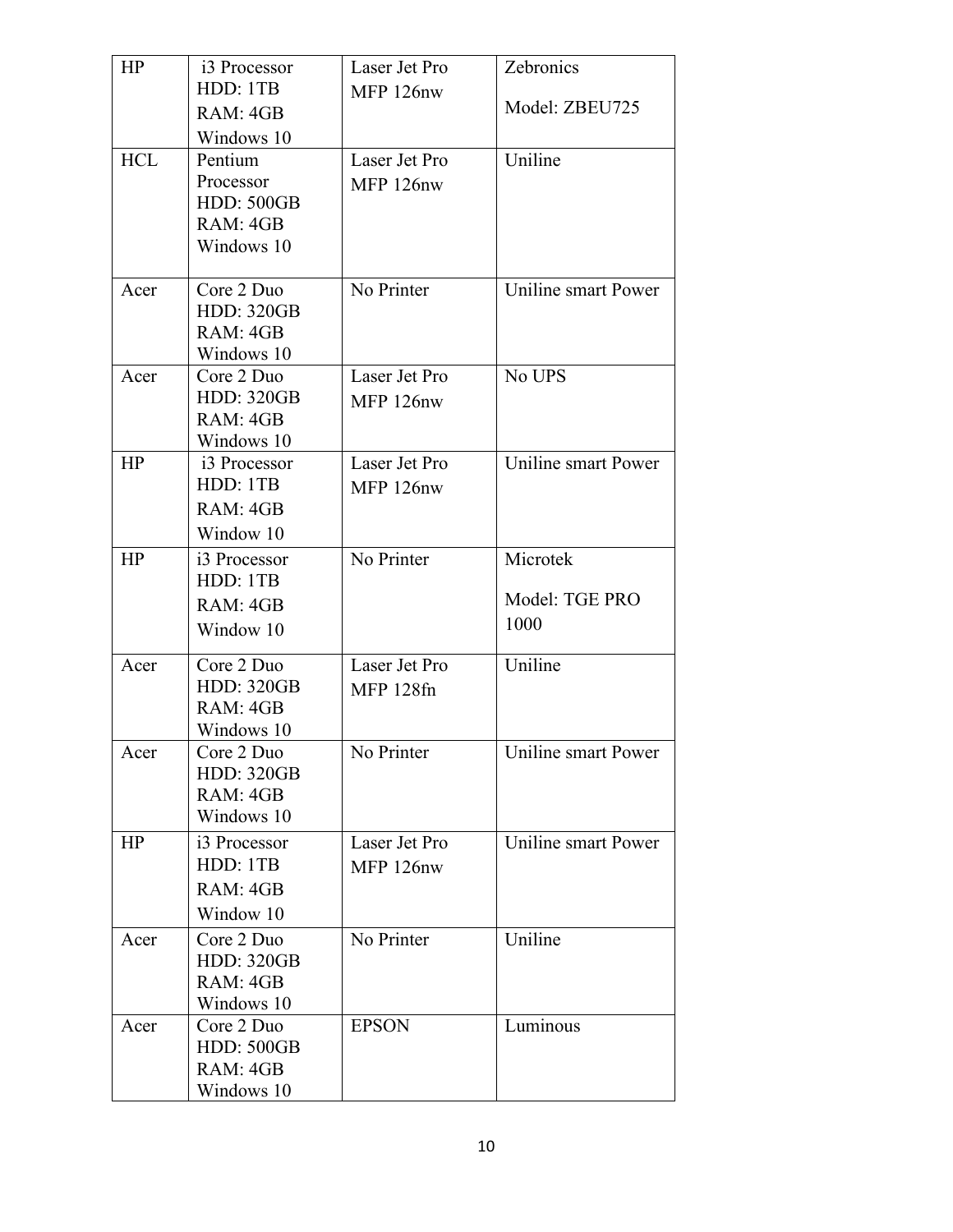|       |                                 | Model: EPSON           | Model: LB 1000             |
|-------|---------------------------------|------------------------|----------------------------|
|       |                                 | M100                   | <b>UNO</b>                 |
|       |                                 |                        |                            |
| HP    | i3 Processor<br>HDD: 1TB        | No Printer             | Luminous                   |
|       | RAM: 4GB                        |                        | Model: LB 1000             |
|       |                                 |                        | <b>UNO</b>                 |
|       | Window 10                       |                        |                            |
| HP    | i3 Processor                    | No Printer             | Microtek                   |
|       | HDD: 1TB                        |                        |                            |
|       | RAM: 4GB                        |                        | Model: TGE PRO             |
|       | Window 10                       |                        | 1000                       |
| Acer  | Core 2 Duo                      | Laser Jet Pro          |                            |
|       | <b>HDD: 500GB</b>               | MFP 126nw              |                            |
|       | RAM: 4GB                        |                        |                            |
|       | Windows 10                      |                        |                            |
| HP    | i3 Processor                    | No Printer             | <b>Uniline Smart Power</b> |
|       | HDD: 1TB                        |                        |                            |
|       | RAM: 4GB                        |                        |                            |
| HP    | Window 10                       | Laser Jet Pro          | Uniline                    |
|       | i3 Processor<br>HDD: 1TB        |                        |                            |
|       | RAM: 4GB                        | MFP 126nw              |                            |
|       | Window 10                       |                        |                            |
| Acer  | Pentium                         | Laser Jet P2035        | Uniline                    |
|       | Processor                       |                        |                            |
|       | RAM: 4GB                        |                        |                            |
|       | <b>HDD: 500GB</b>               |                        |                            |
| HP    | i3 Processor                    | Laser Jet Pro          | Luminous                   |
|       | HDD: 1TB                        | <b>MFP 128fn</b>       |                            |
|       | RAM: 4GB                        |                        | Model: LB 1000             |
|       | Window 10                       |                        | <b>UNO</b>                 |
|       |                                 |                        |                            |
|       |                                 |                        |                            |
| Intex | Core 2 Duo                      | No Printer             | Uniline                    |
|       | <b>HDD: 500GB</b>               |                        |                            |
|       | RAM: 4GB                        |                        |                            |
|       | Windows 10                      |                        |                            |
| Acer  | Core 2 Duo<br><b>HDD: 320GB</b> | Laser Jet Pro          | Luminous                   |
|       | RAM: 4GB                        | <b>MFP 128fn</b>       | Model: LB 1000             |
|       | Windows 10                      |                        | <b>UNO</b>                 |
|       |                                 |                        |                            |
| HP    | i3 Processor                    | <b>HP</b> LaserJet Pro | Intex                      |
|       | HDD: 1TB                        | MFP M126nw             |                            |
|       | RAM: 4GB                        |                        |                            |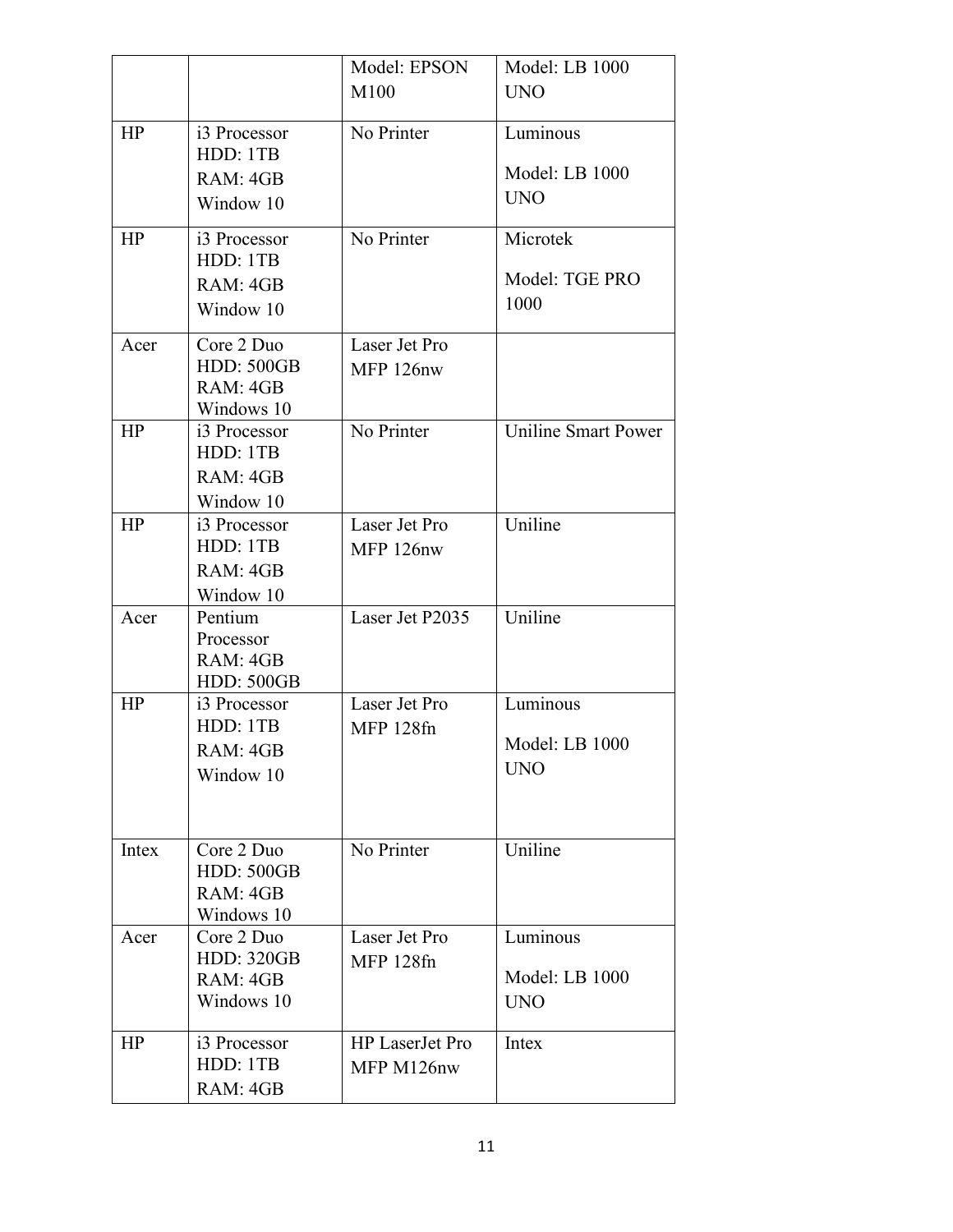|            | Window 10                                                           |                                                | Model: Intex Power<br>1000               |
|------------|---------------------------------------------------------------------|------------------------------------------------|------------------------------------------|
| HP         | i3 Processor<br>HDD: 1TB<br>RAM: 4GB<br>Window 10                   | <b>HP</b> LaserJet Pro<br>MFP M126nw<br>(Zion) | Luminous<br>Model: LB 1000<br><b>UNO</b> |
| HP         | i3 Processor<br>HDD: 1TB<br>RAM: 4GB<br>Window 10                   | No Printer                                     | Uniline                                  |
| HP         | i3 Processor<br>HDD: 1TB<br>RAM: 4GB<br>Window 10                   | No Printer                                     | Zebronics<br>Model: ZEB-U725             |
| HP         | i3 Processor<br>HDD: 1TB<br>RAM: 4GB<br>Window 10                   | HP LaserJet Pro<br>MFP M128fn                  | Uniline                                  |
| HP         | i3 Processor<br>HDD: 1TB<br>RAM: 4GB<br>Window 10                   | No Printer                                     |                                          |
| Acer       | Core 2 Duo<br><b>HDD: 320GB</b><br>RAM: 4GB<br>Windows 10           | HP LaserJet Pro<br>MFP M128fn                  | Uniline                                  |
| Acer       | Core 2 Duo<br><b>HDD: 320GB</b><br>RAM: 4GB<br>Windows 10           | No Printer                                     | Uniline                                  |
| <b>HCL</b> | Pentium<br>Processor<br><b>HDD: 500GB</b><br>RAM: 4GB<br>Windows 10 | No Printer                                     | Uniline                                  |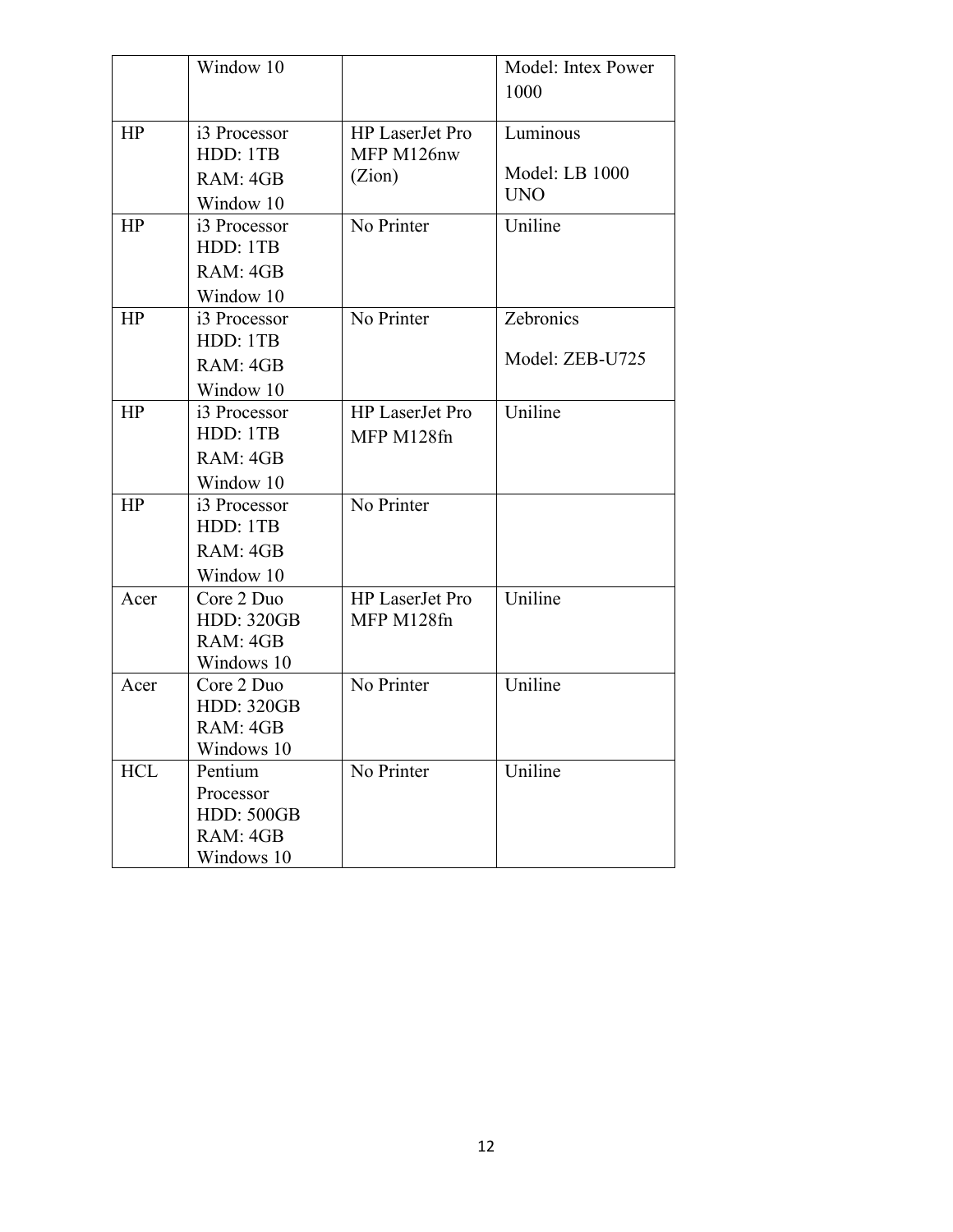| <b>Make</b> | <b>Laptop Specifications</b> |
|-------------|------------------------------|
| HP          | I7 processor                 |
| HP          | <b>I7 Processor</b>          |
|             | RAM: 8GB                     |
|             | HDD: 1TB                     |
|             | Windows 10                   |
| Dell        | <b>15 Processor</b>          |
|             | RAM: 4GB                     |
|             | HDD: 1TB                     |
|             | Windows 10                   |
| HP          | I7 Processor                 |
|             | RAM: 8GB                     |
|             | HDD: 1TB                     |
|             | Windows 10                   |
| HP          | <b>I7 Processor</b>          |
|             | RAM: 8GB                     |
|             | HDD: 1TB                     |
|             | Windows 10                   |
| Dell        | <b>15 Processor</b>          |
|             | RAM: 4GB                     |
|             | HDD: 1TB                     |
|             | Windows 10                   |
| Lenovo      | <b>I3 Processor</b>          |
|             | RAM: 8GB                     |
|             | HDD: 1TB                     |
|             | Windows 8                    |
| HP          | <b>15 Processor</b>          |
|             | RAM: 8GB                     |
|             | HDD: 1TB                     |
|             | Windows 10                   |
| Lenovo      | <b>I3 Processor</b>          |
|             | RAM: 8GB                     |
|             | HDD: 1TB                     |
|             | Windows 8                    |

#### **Severs Specification:**

**1) Make** : HP Server:-

**Model**: ProLiant ML 350e G8 E5-2403 (664044-B21)

**Specification**: Inten Xenon E5-2403(1.8 GHZ/4-Core/10Mb/80W)

4GB SATA DVDRW/Smart Array B120i SATA Controller

Raid (0/1/10)/500GB 6G SATA 7.2K 3.5in/460w Fio PWR Supply Kit